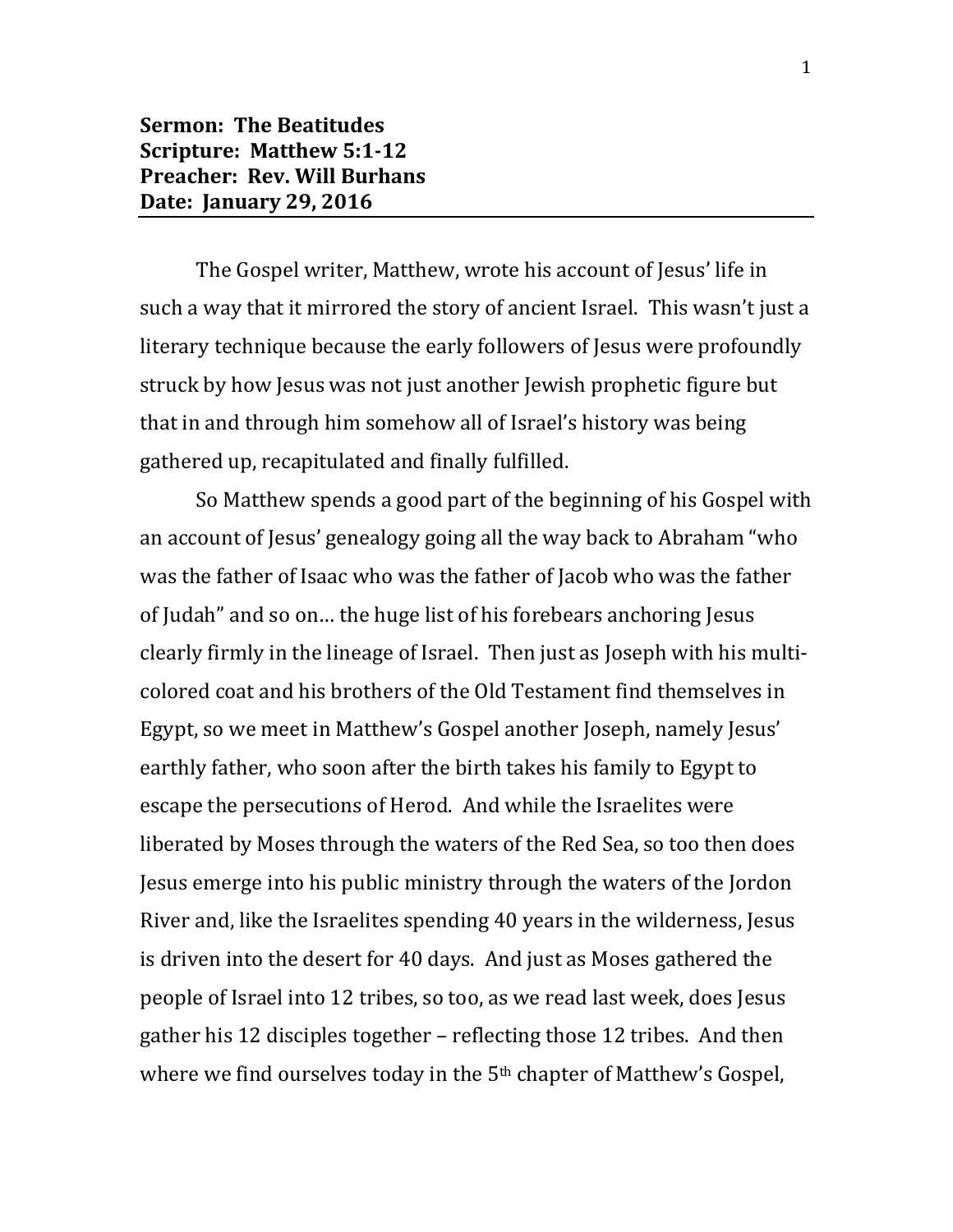just as Moses went up to the mountain of Mt. Sinai to receive the 10 commandment, the fundamental teaching for how the people of Israel were to live together in the years and generations to come, so too did Jesus go up on top of the mountain and he shares with his disciples the his Sermon on the Mount which begins with the 8 beatitudes, the fundamental teaching for how the disciples are to live together in the years to come and disciples of Jesus in generations to follow.

It's a recapitulation of the story of Israel but Jesus fulfills the story and takes it a cut deeper as he reveals not just the laws that God expects his people to follow but the heart which God expects his people to have, a heart for him, a heart for the poor, a heart of mercy, a heart that mourns for the sorrows of the world, a heart that yearns for righteousness. They make a strange and striking list, the beatitudes do, a direct and unapologetic 180˚ reversal of all the ways their culture defined blessedness…. And I should add, no less a reversal of values than in our culture in 21st century America.

Blessed are the poor, the meek, the mourners, the pure in heart, the persecuted instead of blessed are the rich, the powerful and famous, the content and happy, the highly educated and crafty, to mention just a few. It's interesting, isn't it, how there are Christians who make a stink about having the 10 commandments in the public square, but for some reason, none of them argue for have the 8 beatitudes in the public square. That's the one – and the rest of the Sermon on the Mount – that as Christians we should keep in front of our faces – "you've heard it said an eye for an eye, tooth for a tooth, but I say turn the other cheek, go the extra mile, give them your cloak and do not refuse anyone who begs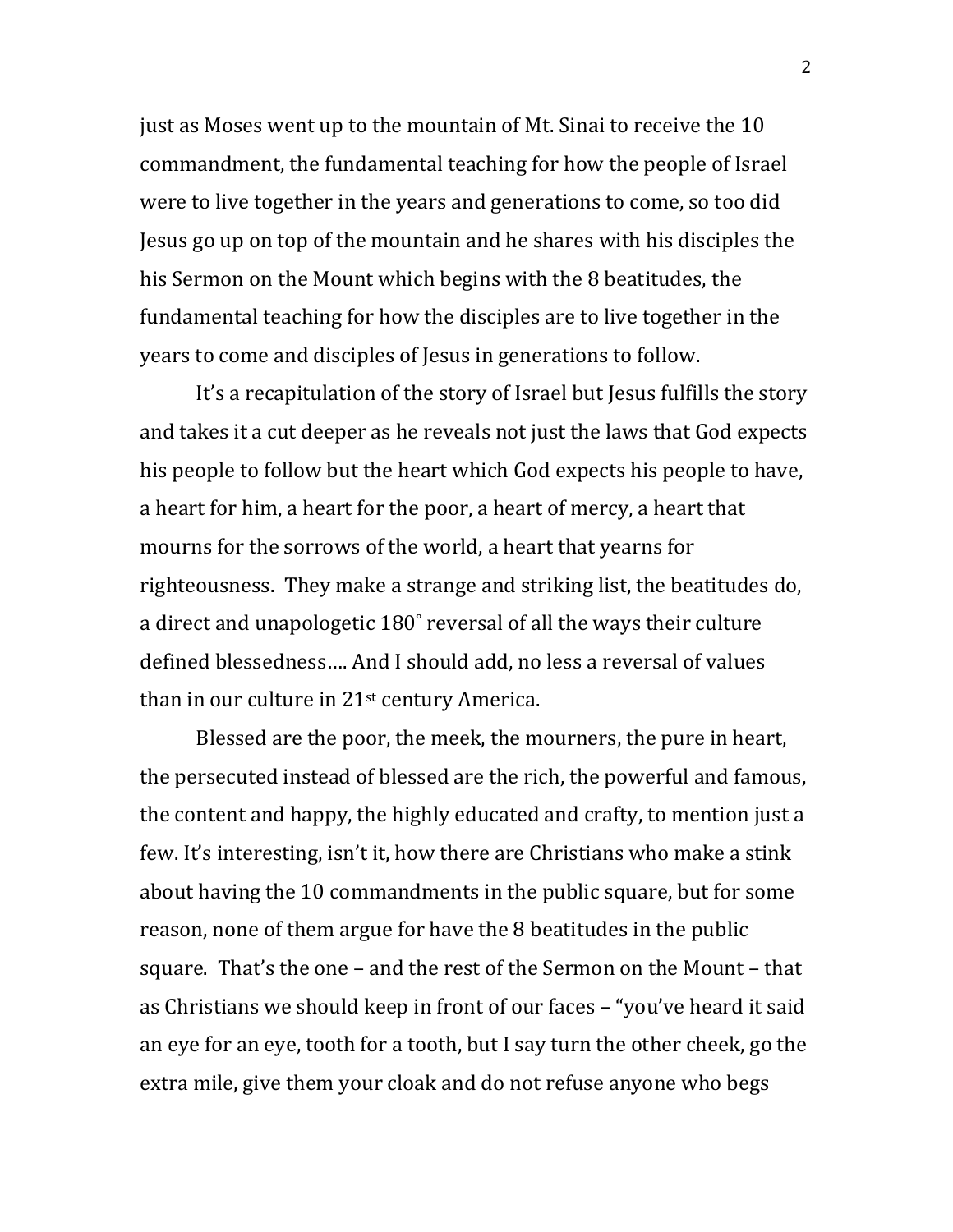from you." And then let's discuss in the public square whether walls should be built and refugees turned back.

Jesus pronounces the meek and the poor and the mournful ones, blessed, not just deserving of our consideration and extra canned goods but blessed, consecrated, holy, sanctified by God. We often think of the poor, those who mourn, those who are meek, as those that we as strong wealthy faithful Christians are to help out from our place of greater blessedness, but this is a twist that we still can't quite get our heads around. Jesus is calling them blessed of the divine, not them the unblessed that we the blessed should deign to help. And here's why because it's often – not always – but often those who are impoverished, grief-stricken, or meek to the point of being taken advantage of, who have been driven to God with a faithfulness and reliance upon the grace of God that is often – not always but often – absent in those of us who have the privileges of a society and have made of our lives a success by all outward appearances.

In the church up in Vermont that I used to serve, I regularly visited a man who in the middle of his successful life began to have a serious alcohol problem which lead to a significant car accident and was coupled by a stroke soon thereafter that left him half paralyzed, in chronic pain, and his family life in tatters. It was extremely slow and painful for him to walk at all but he insisted on walking and conversation due to his brain injury was sporadic and we spent a lot of our coffee time just in silence at a table with me occasionally making small talk or finding conversations to raise with him. I remember vividly his response to 2 questions I asked in those years of doing that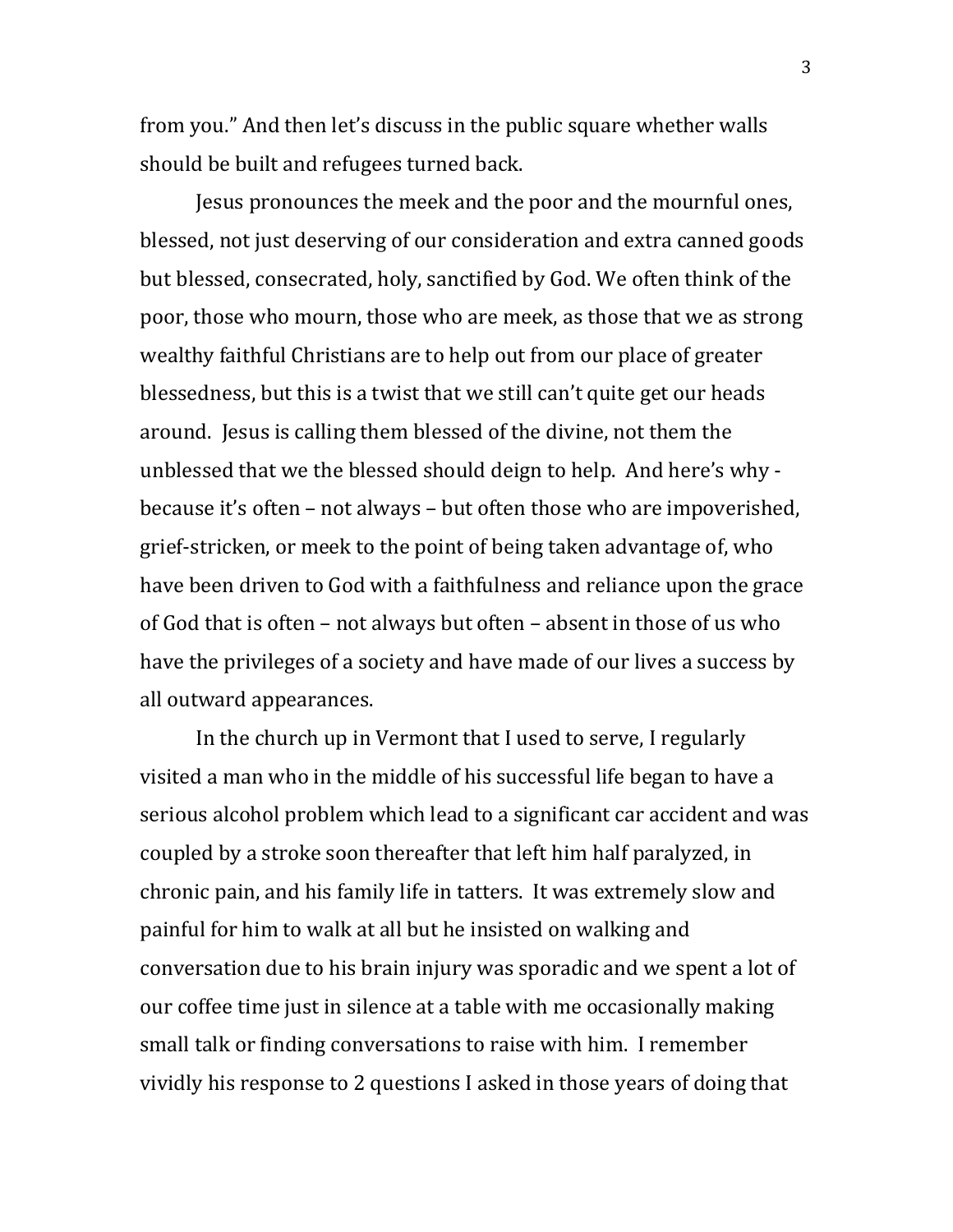with him. "Rick, how do you make sense of God and your relationship with him in all this tragedy that has befallen you?" And without missing a beat, Rick said in his typically broken way "oh Will, God is the only reason I have anything! I owe my very breath to God. I would not be, without God and for that I am so grateful." Another time I asked him -"what is your assessment Rick of what it's all about, the purpose of this life?" And again, without a second thought he said "we are here to give praise to God!" As though I had asked him what 2 plus 2 was. Blessed are the broken, the meek, and those who mourn all that has been lost.

We have many ways to judge and decide upon the value and worth of a human being and I dare say that in our culture, like Jesus' of 2000 years ago, Rick is not of much value or use by cultural standards and yet in God's book, there's a very different story that is written about Rick's value and worth than the one we read and write ourselves.

And that seems to be the point of the beatitudes and Jesus' whole Sermon on the Mount, that things look significantly different from God's perspective. As Christians we believe that Jesus gave us this incredible opportunity to glimpse what the world looks like from that Godperspective and his Sermon on the Mount is down right shocking, even today, 2000 years later, in it's perspective – "blessed are the meek (not the mighty and powerful) for they shall inherit the earth." "Pray for instead of hate and seek revenge upon - those who persecute you." "You've heard it said do not commit adultery, I say you look lustfully at a woman and have committed adultery in your heart." "Do not judge others or you too will be judged."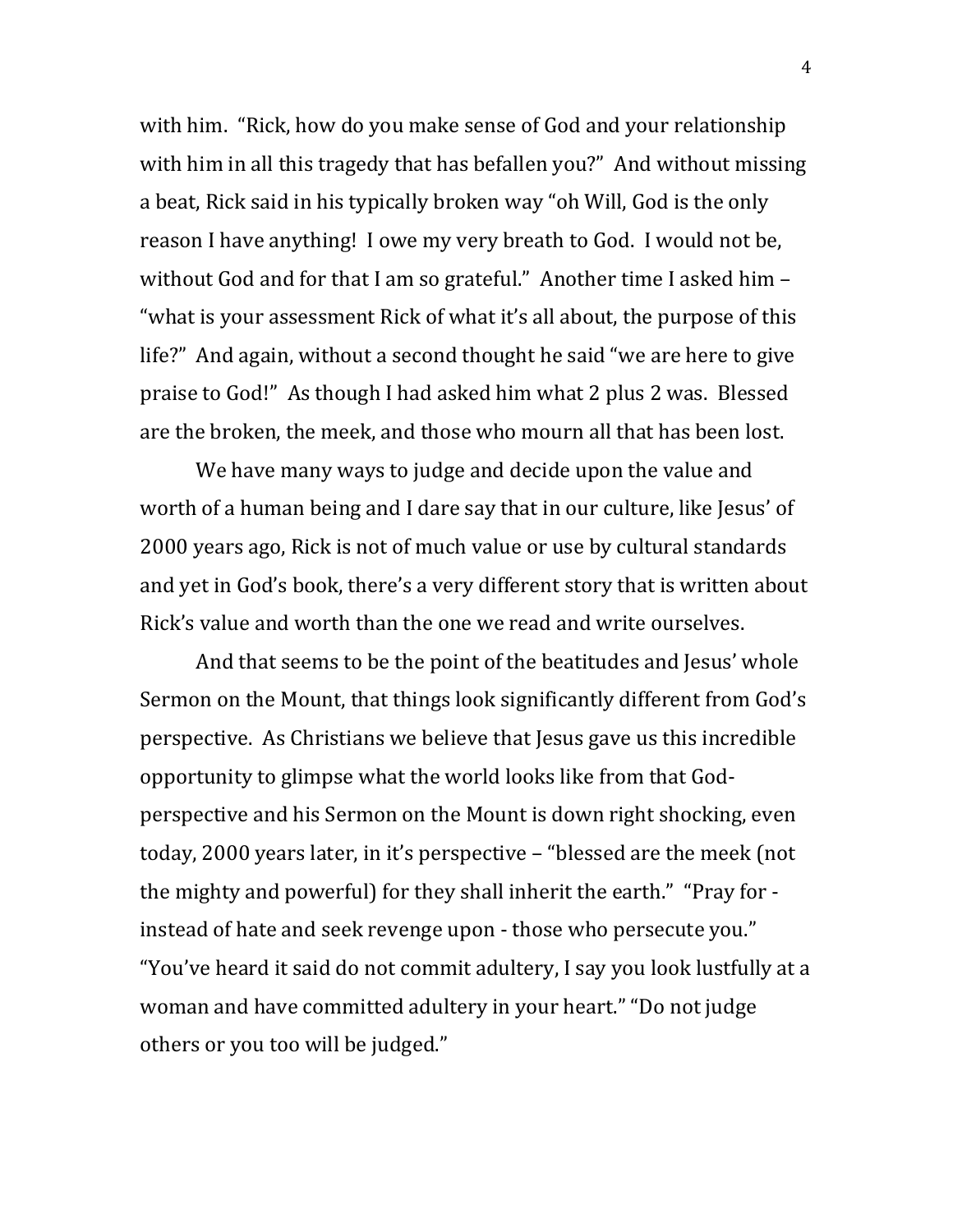The disciples are shocked by Jesus' sermon, sit in silence while the crowd wonders at his teaching. The effect of the sermon is in itself to drive the listener to dependence upon God, realizing how hard it is to consistently live one's life in blessed Godly ways, which also then has the effect of making us gentler towards one another as we realize that we all do our best and we all fall short together. We are driven by Jesus' sermon to a full awareness of our dependence and reliance on God's mercy ultimately and God's merciful work of sacrifice and love through Jesus Christ, which alone, is what saves us. Amen.